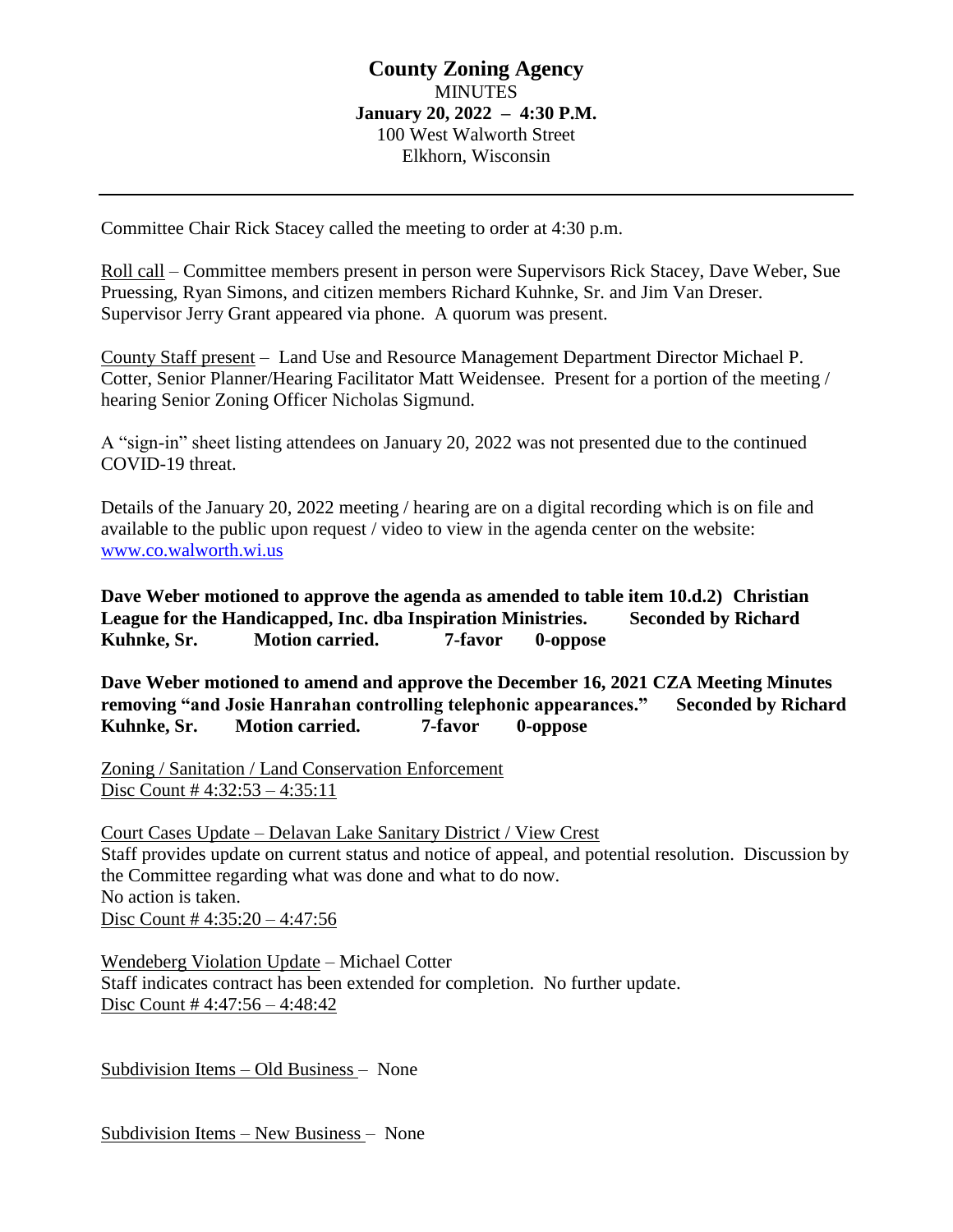# Old Business - Ordinance Amendments –

1. Possible ordinance amendment regarding food trucks – Matt Weidensee

**Staff discusses responses from Township that were received from East Troy, Bloomfield, Walworth and Richmond. Options are presented from Staff. Committee discusses different options regarding numbers of food trucks allowed, hours, time limits.**

**Ryan Simons moves to have this item put into ordinance form with the density added for residential and B-1 added to the zones. Last item on page 27 – NO outside cooking items - All cooking contained in the food truck, and no alcohol sales without proper permits. Seconded by Jim Van Dreser. Motion carried. 7-favor 0-oppose** Disc Count # 4:48:48 – 5:08:31

Old Business – Discussion Items – None

New Business - Ordinance Amendments –

1. Amendments to Chapter 74, Walworth County Shoreland/Floodplain Zoning Ordinance. Proposed ordinance text and map amendments will be considered related to floodplain management. These amendments are being proposed at the direction of the Wisconsin Department of Natural Resources and Federal Emergency Management Agency.

# **Staff reviews the proposed DNR required floodplain zoning ordinance amendment.**

**Richard Kuhnke, Sr. motions to approve and send to County Board. Seconded by Ryan Simons. Motion carried. 7-favor 0-oppose.**

This item will move forward to the February 8, 2022 Walworth County Board for possible action. Disc Count #  $5:08:34 - 5:10:15$ 

# New Business – Discussion Items –

1. Zioto Enterprises, LLC C/O George Paziotopolis – Owner, Section 8, Darien Township. Amendment of a conditional use for a three year time extension for outside storage of sheds/small barns in addition to agreement to amend an existing conditional for a gas station and convenience store on the same tax parcel by addition of a condition for three years to actively exercise the conditional use with potential for one year extension or need for new approval. Tax Parcel B D 800005.

**Amended 12-16-2021 for three years to actively exercise or get extension or expires (See # 13)**

AMENDED PLAN 12-21-01 \*\*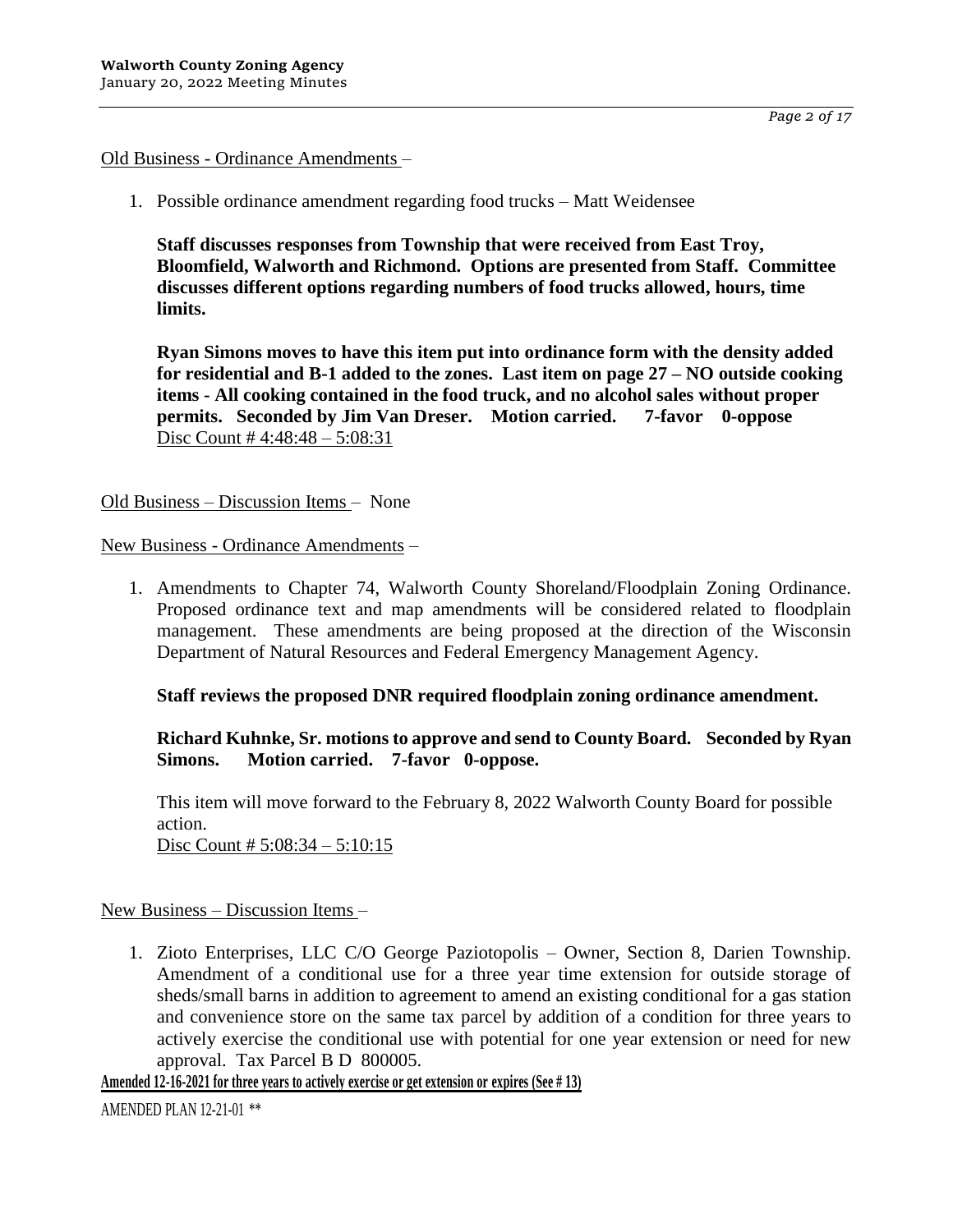### **NAME: Zioto Enterprises Inc. - GEORGE PAZIOTOPOULOS** (DEPIETRO **DESIGN ASSOCIATES,APPL.)**

### **TOWN: DARIEN**

A conditional use permit for a gas station and convenience storeas specified in Section 4.0 of the Zoning Ordinances, Walworth County, Wisconsin, on lands zoned B-4 Highway Business District and described as follows:

Tax Parcel #B D 800005

Beginning at the center of the intersections of Hwy 11 & 14, running thence South 405 feet along the center of Hwy 14, thenceEast 375 feet to a point, thence North 285 feet to the center of Hwy 11, thence in a Westerly direction along the centerline of said Hwy 420 feet to the Place of Beginning. All in Section 8, Township 2 North, Range 15 East, Darien Township, Walworth County, Wisconsin.

has been **APPROVED** subject to the following conditions:

- \*\* 1. Approve as per planssubmitted.
	- 2. No outside storage of goods or materials will be allowed onsite as part of business operations.
	- 3. Parking and gas pump protection measures shall conform with all State, local and Federal regulations.
	- 4. Outside lighting to be shielded and located as per plansubmitted.
	- 5. The general location, operation and design of the proposal isapproved per plans submitted.
	- 6. Adequate noise and dust control measures to be taken duringconstruction and continued measures shall be taken to keep the parking area clean and dust free,
	- 7. Hours of operation will allow for 24-hour service.
	- 8. A landscaping plan must be submitted to the County forapproval prior to installation.
	- 9. Must meet all applicable Federal, State, County and localregulations.
	- 10. The petitioner shall beresponsible for meeting all State Highway regulations for access to the site and the locationof fuel tanks and canopy structures within the proposed future State highway right-of-way.
	- 11. Must meet the County's Land Disturbance Erosion Control andStormwater Management standards.
	- 12. Must meet State storage requirements for fencing ofgarbage/waste area.
	- 13. **Failure exercise this conditional use within three years of the approval date shall result in automatic dismissal without prejudice. The property owner may request a time extension for actively exercising the conditional use. A time extension for actively exercising the conditional use must be requested in writing during the original three-year period (Starting 12-16-2021). Any extension requested during the three-year active exercise period greater than one year beyond the original three-year period shall require additional Town and County committee approvals.**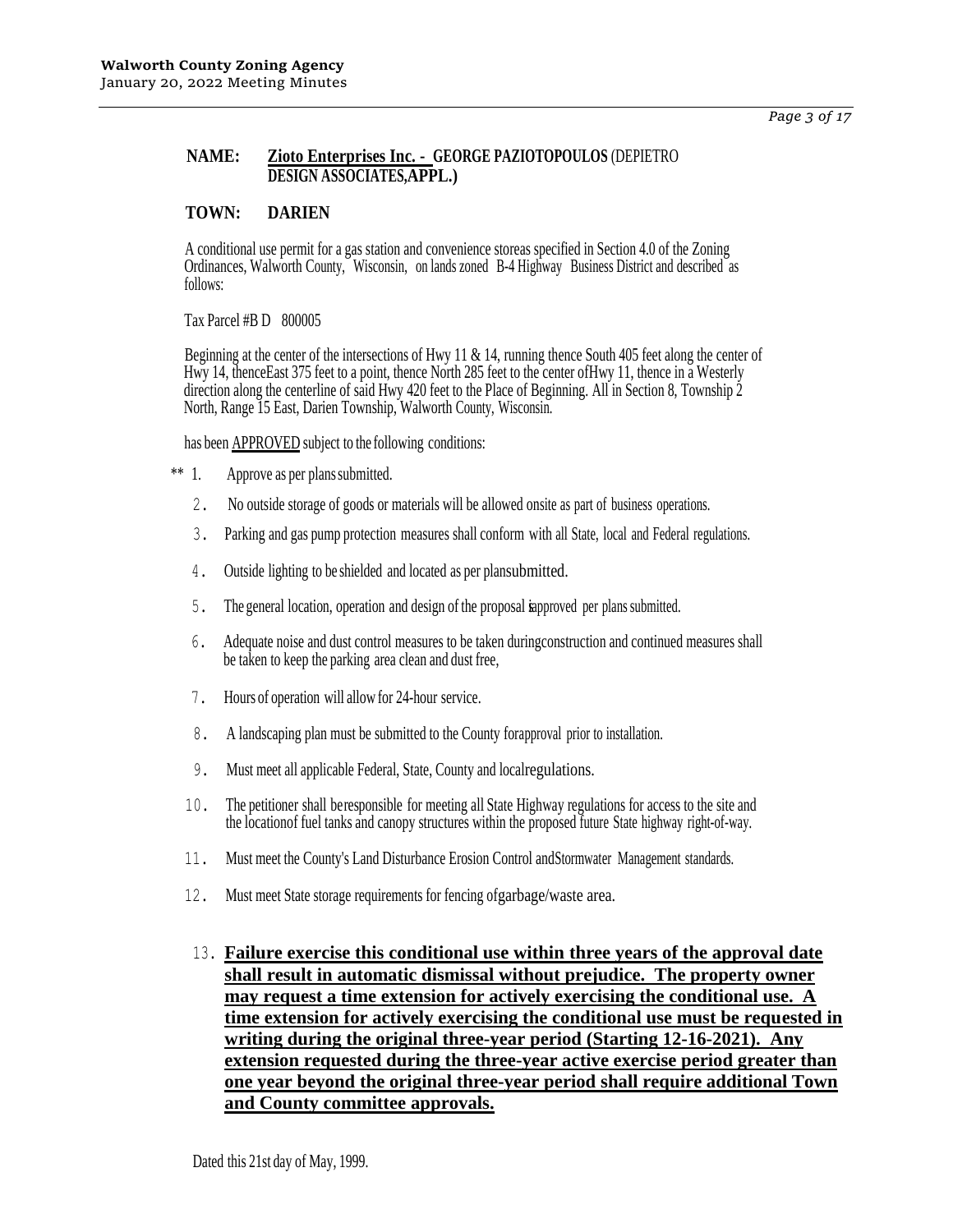*Page 4 of 17*

PLANNING, ZONING, AND SANITATION COMMITTEE

ROBERT W.TILTON, CHAIRMAN

\*\* The Committee has approved the amended plan as in the file as of 12-21-01.

**Staff presents request. Discusses request and agreement by Applicant to incorporate the 3 year condition to exercise the existing conditional use, with potential of future extension.**

**Phil Wenger speaks regarding his rental of the location for the sheds, for about 10 years.**

**Sue Pruessing motioned to TABLE this matter to contact the applicant to attend the meeting for discussion of uses and options. Seconded by Jim VanDreser. Motion carried 7-favor 0-oppose.**

Disc Count # 5:10:17 – 5:25:53

**5:\_30\_\_ p.m.:**

Ordinance Amendments – None

Rezones with Conditional Uses –

1. **Wilson Aggregate Trust C/O Scott Wilson and Mary and Robert Skwierawski Trust – Owners**, Section 25, Spring Prairie Township. Rezone approximately 91.48 acres of A-1 Prime Agricultural Land District to the M-3 Mineral Extraction District on four different parcels in order to get conditional use review and approval for the expansion of an existing nonmetallic mineral extraction site (gravel pit). Parts of Tax Parcels O SP2500001A, 1C, 2 and 5.

# **Nonmetallic Mining Reclamation Permit** –

Johnson Sand & Gravel, Inc. (Wilson Aggregate Trust C/O Scott Wilson and Mary and Robert Skwierawski Trust – Owners), has applied for a Nonmetallic Mining Reclamation Plan and permit approval for a 91.48 acre expansion of an existing non-metallic mining site. The plans are available for review at the Walworth County Land Use & Resource Management Department. The mining site is located on Tax Key Parcels O SP2500001A, 1C, 2 and 5, Town of Spring Prairie. The Walworth County Land Conservation Division will consider reclamation-related public comments in their decision to approve the reclamation permit.

General:

**1.** Approved as per the conditional use plan submitted and approved for non-metallic mining services; sand and gravel quarrying, washing, refining or processing of rock, slate, gravel, sand and minerals and approval of a reclamation plan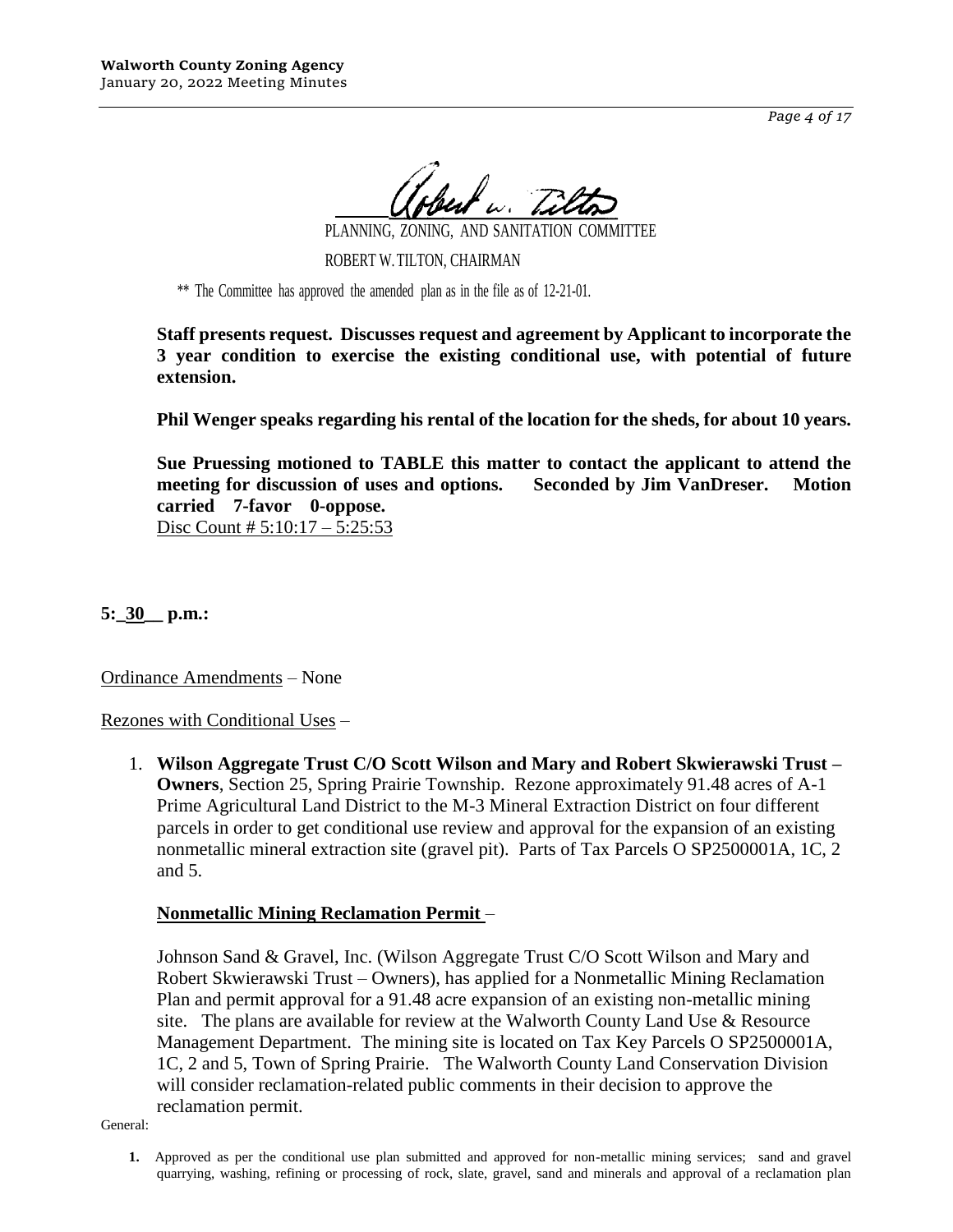detailing restoration back to agricultural use towards rezone of the property back to the original A-1 zone district following reclamation with all additional conditions as stated.

- 2. Time limit for completion of the project shall be set at 10 years from the date of this approval being September 16, 2031.
- 3. The applicant must obtain a Land Disturbance, Erosion Control and Stormwater permit from The Land Conservation Department. The applicant must follow phases of excavation and restoration as part of the approval under the County's Land Disturbance Erosion Control and Stormwater Management Ordinance and mining reclamation standards. The applicant must submit a project-sequencing schedule as part of the restoration plan for each phase leading to completion prior to approval. The applicant will be responsible for paying all County fees associated with the reclamation plan review, approval and monitoring for compliance with this approval.
- 4. A non-metallic Mining Reclamation Permit and Plan must be approved by the Walworth County Land Conservation Division. The applicant shall submit an acceptable form of bonding as part of the restoration plan – The bond shall remain in place for the life of the pit plus one full year after final restoration to allow for final stability review. A copy of the bond and any renewals shall be submitted to the County Land Conservation section of the Land Use and Resource Management Office. Renewals of bonds shall be submitted prior to expiration on a two year limited basis. The bond shall be release after final restoration and application for rezone back to the approved post mining land use/zone district. The operator will certify to the County Land Conservation Division the completion of reclamation for a portion or the entire mining site.
- 5. The post mining land use for this site shall be agriculture requiring A-1 zone district designation. This conditional use shall not be valid without a current post mining land use rezone application being on file with Walworth County. The property owner shall submit an application, fee and a post mining reclamation plan to Walworth County allowing for rezone of the property back to the post mining land use /zone district as specified above. The post mining land use rezone application shall be required to be kept current by the property owner during excavation and reclamation of the site. Should ownership of the site transfer prior to receiving Certification of Completion of Reclamation from the County (Sec. 26-293 (a.7)), the new property owner must re-sign the post mining land use rezone application and pay a new post mining land use rezone application fee at the current rezone rate in order to keep this conditional use valid.
- 6. Hours and days of operation shall be set at 6:00 a.m. to 6:00 p.m. Monday through Friday and 6:00 a.m. to noon on Saturday. No work shall be conducted on Sundays or holidays.
- 7. Road access and maintenance agreements shall be filed with the Town and County road maintenance authorities prior to hauling materials off site.
- 8. The property owner shall provide verification from the County Highway Department of access permit approval to Hwy JS for the conditional use file prior to the conditional use being valid.
- 9. Implementation of dust and noise control measures shall occur at all times on site.
- 10. The County will not be liable for any damage to neighboring wells due to the operation of the project.
- 11. Any additional office/trailer or structures shall obtain approved zoning and sanitary permits.
- 12. Approval of the project shall be subject to all applicable gravel pit policies.
- 13. The project shall meet all applicable Federal, State and local regulations.
- 14. All material storage locations must be in an approved zoning district.
- 15. No materials allowed to be brought in from off-site other than those materials specified in the approved operations plan.
- 16. All topsoil generated from the site must remain on site for use in restoration. All topsoil will be re-graded evenly on the disturbed area.
- 17. All site dewatering shall be conducted to prevent sedimentation outside of the project area. The site may not be dewatered until all sediment has settled in the open water area of the pit.
- 18. The applicant shall certify that the project plans and the conditions of this approval shall be provided and discussed with the property owner prior to excavation on site and must provide a copy of the certification signed by the owner.
- 19. Following restoration, the landowner shall petition to rezone the property back to the committee recommended zoning district. The owner of property approved for non-metallic mining shall be required to submit an up-front application and fee for rezoning the property back to the pre-existing zone district. Upon completion of restoration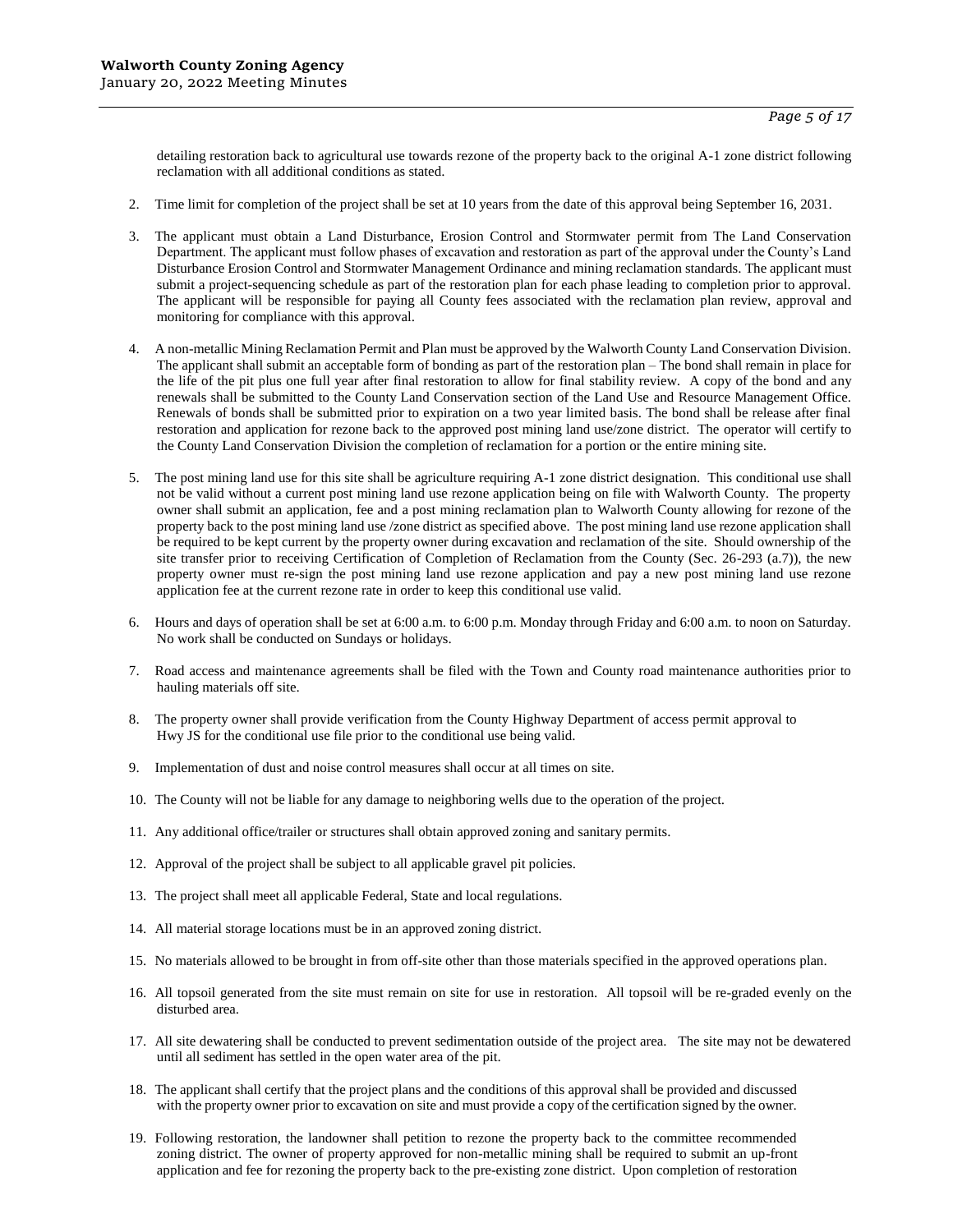the County shall hold a public hearing for rezoning of the property back to the original zone district. The County shall not release the required performance bond or surety until the property of concern has been restored.

- 20. The applicant must obtain a sign permit from the County Zoning Office prior to construction of any signs on site. No billboards will be allowed to be located in an M-3 district even under a State Hwy permit because the M-3 use is temporary and the signs must be consistent with the required agricultural zoning upon restoration.
- 21. No storage of chemicals and petroleum products shall occur on site unless stored in a containment facility meeting State requirements.
- 22. The applicant must stipulate that adequate liability insurance will be held at all times during excavation and restoration to cover any damages resulting from the project. The applicant has agreed to provide a copy of the liability insurance coverage document for the file.
- 23. The applicant will be held solely responsible for maintaining support rights of neighboring property owners. Adequate setbacks from the proposed excavation to neighboring properties shall be provided to prevent damages resulting from potential cave in of the excavation walls.
- 24. The County will not be responsible for loss of agricultural productivity of the property as a result of this project.
- 25. The Zoning Administrator or respective designees may enter the pit in order to inspect those premises and to ascertain compliance with these conditions or to investigate an alleged violation.
- 26. All corners of the 200-foot excavation boundaries (buffer area) and every 400-foot between the corners shall be staked prior to excavation within 200 ft. of the 200-foot excavation boundary. Stakes use to verify the 200 ft. excavation limit must be a minimum of four feet in height from existing ground level. The excavation limit stakes shall be made of a material that will not deteriorate under normal weather conditions. The 200 ft. excavation stakes shall remain on site during the remaining life of the project.
- 27. The owner of the property shall release, indemnify and hold harmless Walworth County and its agents and employees from all liability, claims, demands, causes of action, costs, or losses for personal injuries, property damage or loss of life or property as a result of exercising this approval.
- 28. If the Land Management Department determines that changes in either the character of the use or the intensity of the use are not consistent with this approval, then those changes must be brought before the County Zoning Agency for approval.
- 29. Failure to actively exercise this conditional use within three years of the approval date shall result in automatic dismissal without prejudice. The property owner may request a time extension for actively exercising the conditional use. A time extension for actively exercising the conditional use must be requested in writing during the original three year period. Any extension requested during the three year active exercise period greater than one year beyond the original three year period shall require additional Town and County committee approvals.

Specific:

**Staff presents request and indicates that the Farmland Preservation Plan allows for rezone to M-3 subject to restoration standards and determination that the expansion area provides the best alternative for the location of gravel extraction in the agricultural area.**

### **Randy Johnson speaks regarding the application.**

### **Jim VanDreser motioned to approve. Seconded by Dave Weber. Motion carried. 7-favor 0-oppose.**

The rezone petition will move forward to the February 8, 2022 Walworth County Board for possible action.

Disc Count # 5:35:41 – 5:46:44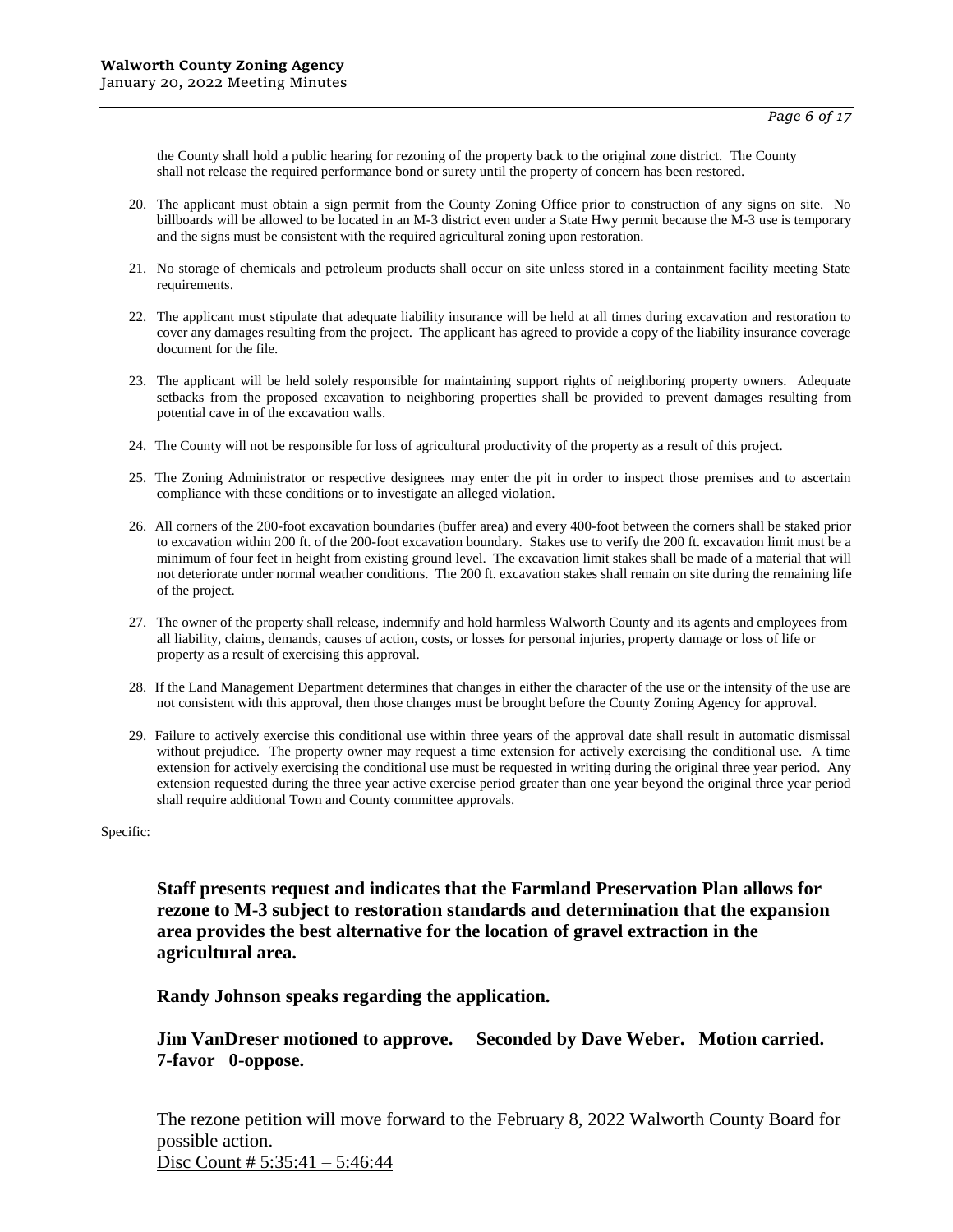# **TABLED – NO TOWN DECISION**

- 2. **Christian League for the Handicapped, Inc. dba Inspiration Ministries – Owner, Abbey Provident Venture, LLC C/O Richard Donner – Applicant**, Section 2, Walworth Township. Rezone approximately 4.13 acres of P-2 Institutional Park District land to the C-2 Upland Resource Conservation District with conditional use for a separate approximately 20.9 acres parcel for an existing recreational camp to operate as the Lake Geneva Hospitality Academy. Part of Tax Parcel E W 200013.
- 3. **Cobblestone Cemetery Association, Inc. C/O Betty Schacht, President – Owner**, Section 25, Walworth Township. Rezone approximately .5 acres of A-1 Prime Agricultural Property to the P-2 Institutional Park District in order to obtain conditional use approval for expansion of the Cobblestone Cemetery. Part of Tax Parcel E W 2500005A.

#### General:

- 1. Approved per plans submitted for a cemetery with expansion area as identified with all additional conditions.
- 2. Outdoor lighting shall be shielded and directed on site.
- 3. Must meet all Federal, State, County and local regulations.
- 4. The Town of Walworth must approve the access to the cemetery if different from the existing access locations.
- 5. The applicant must obtain a Land Disturbance, Erosion Control and stormwater approval if required by Ordinance.
- 6. The applicant must meet all requirements for cemetery expansion under State Statute 157.065 Location and ownership of cemeteries**.**
- 7. All grave monuments that do not meet the definition of a minor structure will need to meet with the required side, rear and street yard setbacks for structures.
- 8. If the Land Management Department determines that changes in either the character of the use or the intensity of the use are not consistent with this approval, then those changes must be brought before the County Zoning Agency for approval.
- 9. Failure to actively exercise this conditional use within three years of the approval date shall result in automatic dismissal without prejudice. The property owner may request a time extension for actively exercising the conditional use. A time extension for actively exercising the conditional use must be requested in writing during the original three year period. Any extension requested during the three year active exercise period greater than one year beyond the original three year period shall require additional Town and County committee approvals.

#### Specific:

**Staff presents request and indicates this is consistent with Farmland Preservation and County 2050 Land Use Plan.** 

**Atty David Rasmussen speaks regarding the application. Speaking in FAVOR: David Patzelt**

**Sue Pruessing motioned to approve. Seconded by Ryan Simons. Motion carried. 7-favor 0-oppose.**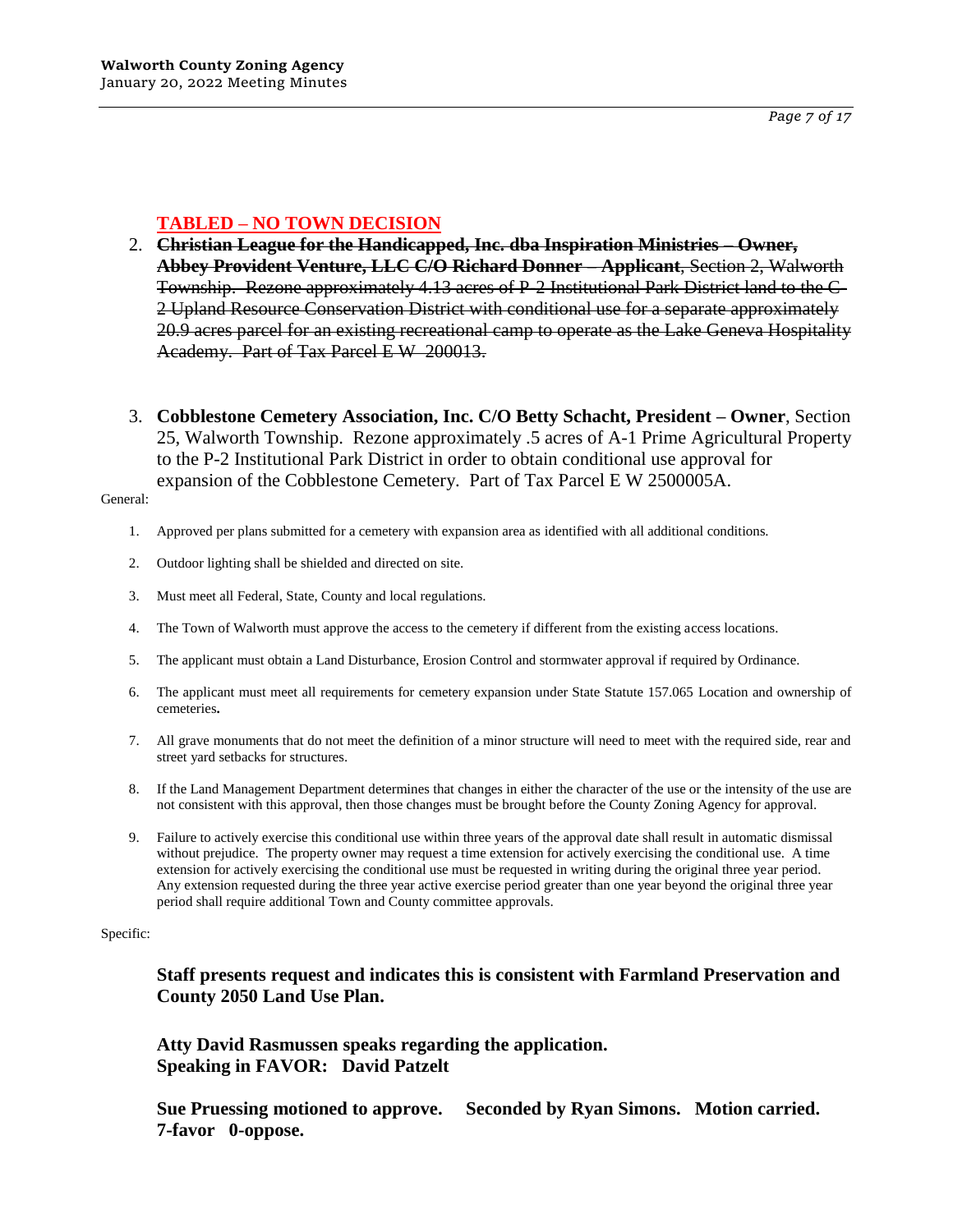The rezone petition will move forward to the February 8, 2022 Walworth County Board for possible action. Disc Count # 5:46:52 – 5:53:00

# Rezones –

1. **AC Meisner Investments, LLC C/O Christopher Meisner –** Owner, Section 26, LaFayette Township. Rezone approximately .16 acres of P-2 Institutional Park District land that was once a Town garage to the M-1 Industrial District in order to use the existing garage for car repair or warehousing as principle uses. Tax Parcel K LF2600011.

# **Staff presents request. Atty Nick Egert speaks regarding the application.**

**Jim VanDreser motioned to approve. Seconded by Dave Weber. Motion carried. 7-favor 0-oppose.**

The rezone petition will move forward to the February 8, 2022 Walworth County Board for possible action. Disc Count # 5:53:03 – 5:57:30

2. **Paul C. Mueller and Dennis P. Tully – Owners**, Section 10, Lyons Township. Rezone approximately 6 acres of B-4 Highway Business District zoned property to the R-3 Two-Family Residence District (Sewered) in order to get plat approval for a 12 lot and one outlot residential duplex development. Tax Parcel NA287500001.

**Staff presents request. Ryan Cardinal speaks regarding the application.**

**Dave Weber motioned to approve. Seconded by Ryan Simons. Motion carried. 7-favor 0-oppose.**

The rezone petition will move forward to the February 8, 2022 Walworth County Board for possible action. Disc Count # 5:57:33 – 6:01:27

3. **Shodeen Family Property Co., LLC; Beth C. Shodeen Trust No. 1 C/O David Patzelt – Owners**, Sections 23, 25, 26, Walworth Township. Rezone the wetland zone district boundaries around Lake Petite to match delineated field conditions according to a digital map available for review at the Walworth County Land Use and Resource Management Department. Parts of tax parcels E W 2300008, E W 2500005, 7, 7C, 7D, E W 2600001, 2, 2A, 5, 6, EA148800001, EA428400001, 2, and EA313600002, 3, and 4.

# **Staff presents request and indicates this is consistent with Farmland Preservation.**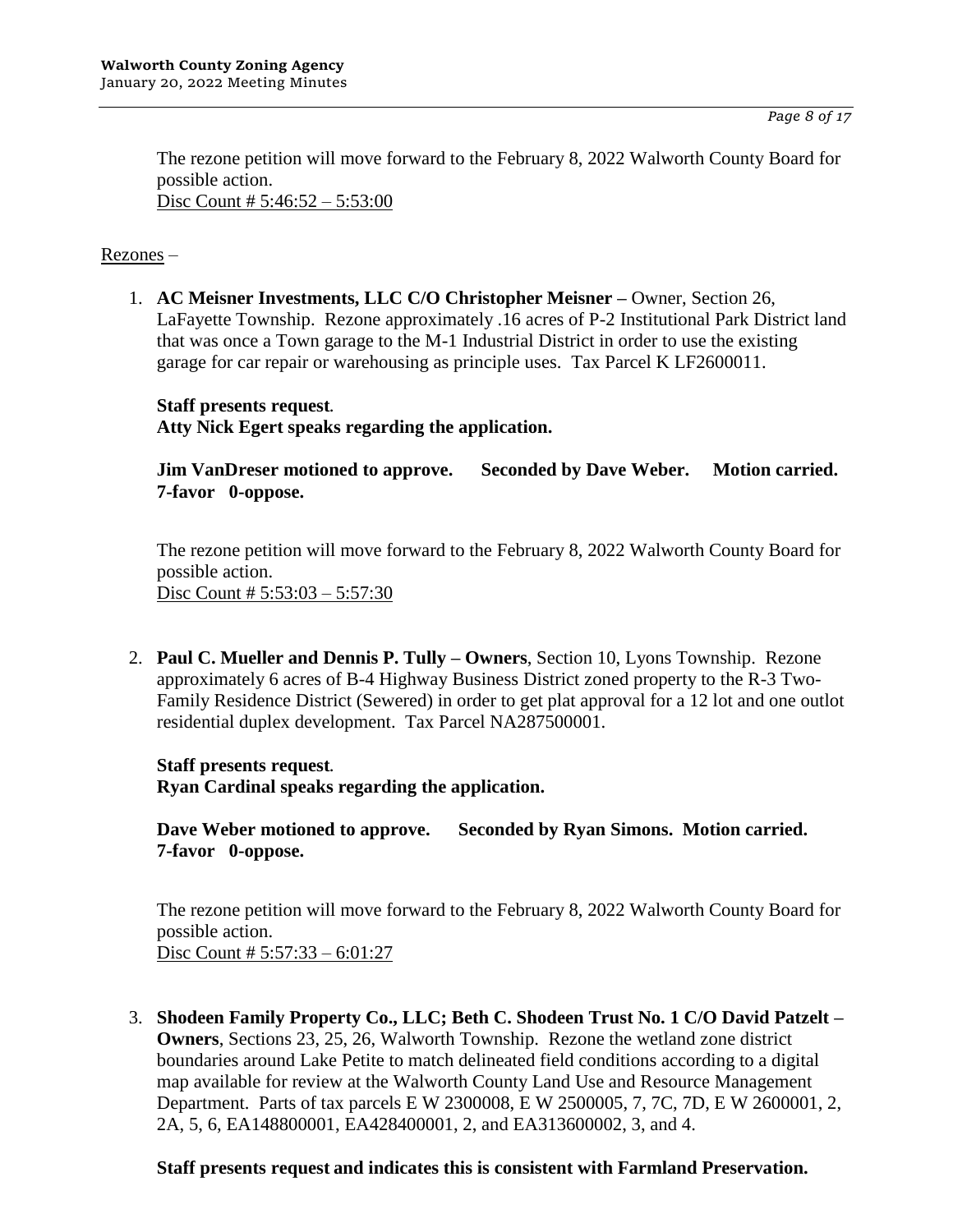*Page 9 of 17*

# **David Patzelt speaks regarding the application.**

**Dave Weber motioned to approve. Seconded by Ryan Simons. Motion carried. 7-favor 0-oppose.**

The rezone petition will move forward to the February 8, 2022 Walworth County Board for possible action. Disc Count # 6:01:29 – 6:08:51

4. **Sorg Holdings, LLC C/O John Sorg – Owner**, Section 8, Darien Township. Rezone approximately .1 acre of A-4 Agricultural Related Manufacturing, Warehousing and Marketing District zoned property to the A-2 Agricultural Land District to correct the dual zoning on an existing building. Part of Tax Parcel B D 800012.

**Staff presents request. No one appears for the application.**

**Richard Kuhnke, Sr. motioned to approve. Seconded by Jim VanDreser. Motion carried. 7-favor 0-oppose.**

The rezone petition will move forward to the February 8, 2022 Walworth County Board for possible action.

Disc Count #  $6:08:54 - 6:11:45$ 

5. **Colton Meisinger Trust & Daniel Meisinger Trust C/O David Patzelt**, Section 32, Delavan Township. Rezone approximately 7260 sq. ft. of B-2 General Business District Property to R-2A Single-Family Residence District (Sewered) in order to create a single family residential lot. Tax Parcel FA 12300001.

**Staff presents request. David Patzelt speaks regarding the application. Speaking in FAVOR: Deena Spiess Speaking in REBUTTAL: David Patzelt**

**Ryan Simons motioned to approve. Seconded by Jerry Grant. Motion carried. 7-favor 0-oppose.**

The rezone petition will move forward to the February 8, 2022 Walworth County Board for possible action. Disc Count # 6:11:48 – 6:16:04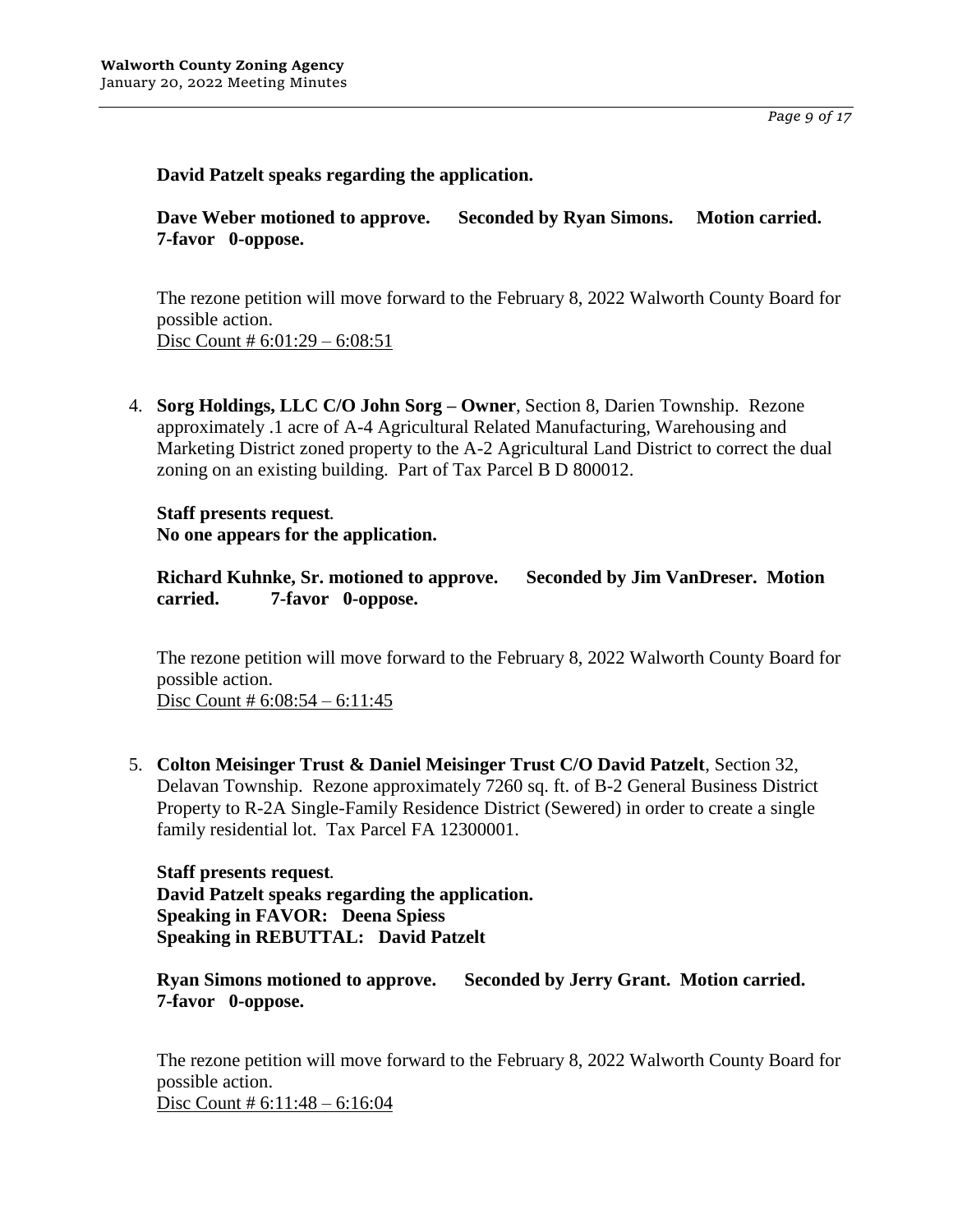6. **Walworth Homes, LLC C/O David Patzelt – Owner**, Section 32, Delavan Township. Rezone approximately 9000 sq. ft. of land zoned B-2 General Business District to the R-2A Single-Family Residence District (Sewered) in order to create two residential single family lots. Tax Parcel FSS 00062.

# **Staff presents request. David Patzelt speaks regarding the application.**

**Dave Weber motioned to approve. Seconded by Ryan Simons. Motion carried. 7-favor 0-oppose.**

The rezone petition will move forward to the February 8, 2022 Walworth County Board for possible action. Disc Count # 6:16:15 – 6:18:44

### Conditional Uses –

1. **Brian Bickle – Owner**, Section 9, Delavan Township. Conditional use review and approval for conducting indoor mini-warehouse and outdoor recreational vehicle and boat storage on property zoned M-1 industrial according to locations shown on a specified plan of operations. Part of Tax Parcel F D 900008C.

- 1. Approved as per plan submitted for an indoor mini-warehouse storage facility, outdoor recreational vehicle and boat storage and a caretaker's residence as per plan submitted with all additional conditions.
- 2. No general public sales allowed from the storage facility. No business activities other than specified in the plan of operations may be conducted from out of the storage facilities.
- 3. On site hours of operation shall be from 6:00 a.m. to 6:00 p.m. seven days a week.
- 4. Must meet all applicable Federal, State, County and local regulations.
- 5. Outside lighting shall be shielded and directed on site.
- 6. The applicant must obtain all required zoning permit approvals including a sign permit if different from the present sign.
- 7. No burning of waste materials from the storage facilities shall occur on site.
- 8. The applicant must obtain the required Town, County and/or State Highway approval for the access.
- 9. The applicant must obtain a County Land Disturbance Erosion Control and Stormwater Management permit from the County Conservation Office if required by ordinance.
- 10. All cars shall be parked in the marked spaces as identified on the approved plan of operations. Use capacity of the site shall be restricted by the cars capable of being parked in the marked spaces as identified on the plan. Parking must meet with requirements of the county zoning ordinance. The off street parking area shall be graded and surfaced so as to be dust free and properly drained. All parking areas shall be clearly marked. All parking must be in compliance with County requirements within 60 days of this approval.
- 11. The project site must be kept neat, clean, and mowed in all areas.
- 12. No equipment other than recreational vehicles and boat storage may be stored in the outside storage area without additional County approval.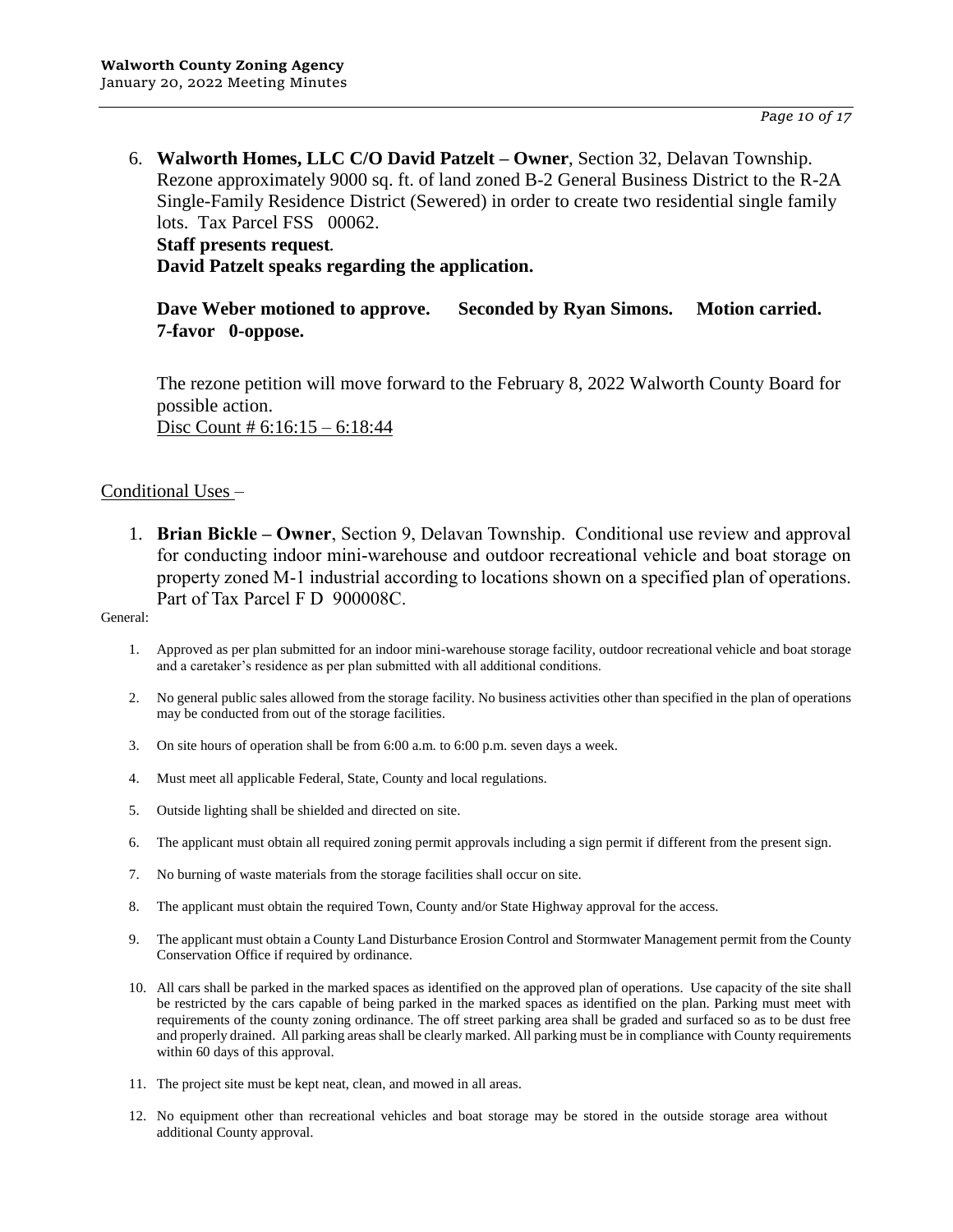- 13. If the Land Management Department determines that changes in either the character of the use or the intensity of the use are not consistent with this approval, then those changes must be brought before the County Zoning Agency for approval.
- 14. Failure to actively exercise this conditional use within three years of the approval date shall result in automatic dismissal without prejudice. The property owner may request a time extension for actively exercising the conditional use. A time extension for actively exercising the conditional use must be requested in writing during the original three-year period. Any extension requested during the three-year active exercise period greater than one year beyond the original three-year period shall require additional Town and County committee approvals.

Specific:

15. There shall be no more than 12 vehicles or boats in the outside storage area as per the Town.

### **Staff presents request. Brian Bickle speaks regarding the application.**

# **Dave Weber motioned to approve. Seconded by Jim VanDreser. Motion carried. 7-favor 0-oppose.**

Disc Count # 6:18:49 – 6:422:38

2. **John E. Neighbors – Owner**, Section 25, Delavan Township. Conditional use review and approval for public assembly and outdoor food and beverage in order to hold weddings and other similar events outside on land zoned B-2 General Business District. Part of Tax Parcel F D 2500019.

- 1. Approved per plans submitted for seasonal use of an outdoor events area for public assembly and outdoor food and beverage in conjunction with a principle use indoor event/wedding facility.
- 2. Use of the grounds shall be limited to the uses as stated in the plan of operations.
- 3. All public assembly outdoor seating and food and beverage consumption must be within the area as specified on the approved site plan.
- 4. All storage areas, materials and equipment shall be located as defined on the plan of operations.
- 5. The site shall meet all applicable Federal, State, County and local regulations.
- 6. The applicant must obtain all required zoning permit approvals including a sign permit.
- 7. The property owner must obtain the required County sanitary permit approval for facilities to be located on site.
- 8. Sufficient adult supervision by on site workers must be present at all times when facilities are in use.
- 9. The applicant is responsible for obtaining adequate liability insurance and keeping the insurance current during the life of this conditional use.
- 10. All lighting must be shielded and directed on to the property.
- 11. All parking must occur in the areas identified on the approved plan. Parking must meet with requirements of the county zoning ordinance. All parking must be graded and surfaced to be dust free. All parking must be in compliance with County requirements prior to use of this approval.
- 12. No filling shall occur on site without proper permit approvals.
- 13. Access approval must be obtained from the State Department of Transportation.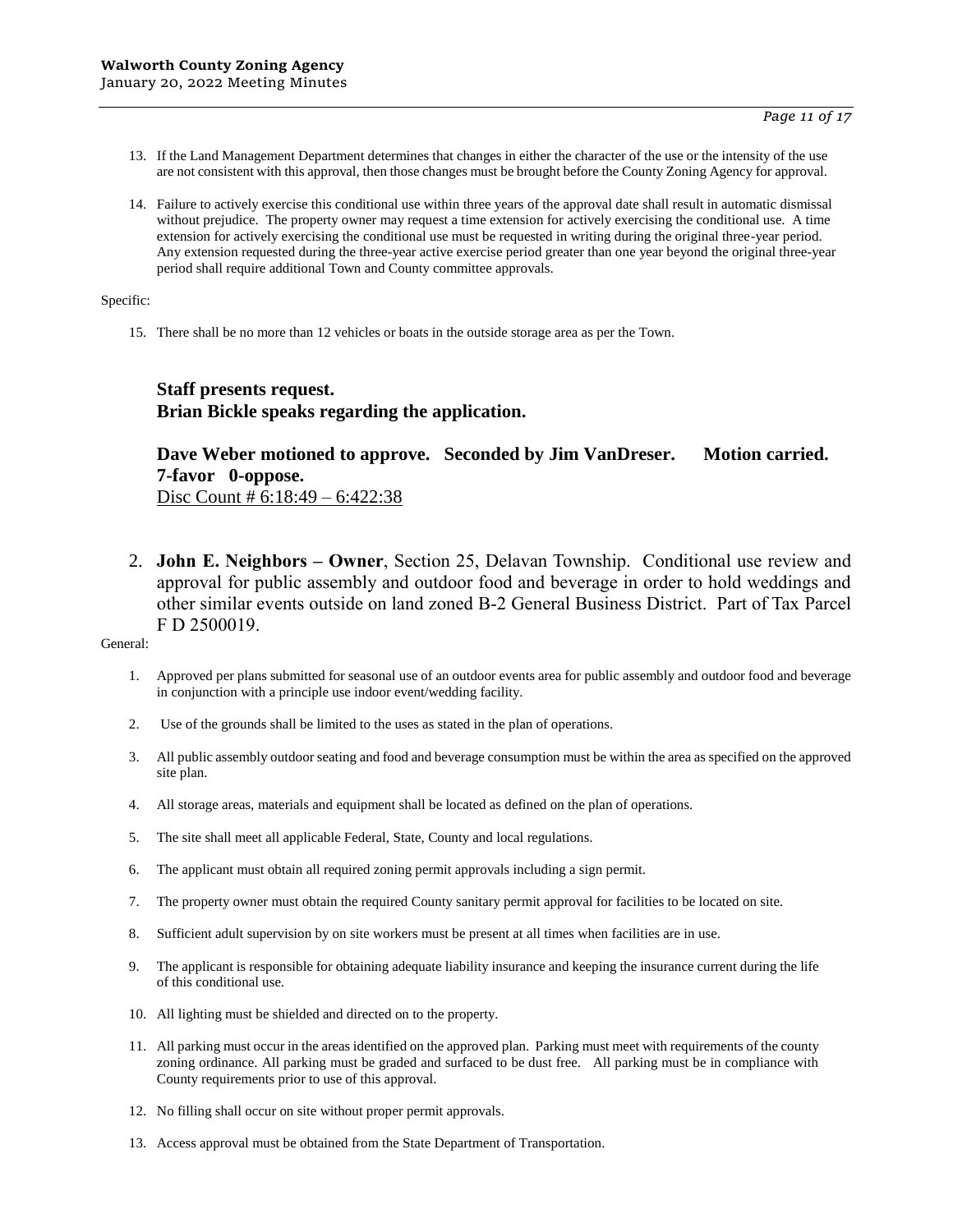- 14. The applicant must obtain a Land Disturbance, Erosion Control & Stormwater approval from Land Conservation Office prior to construction if required by Section 26 of the Walworth County Code of Ordinances. The construction activities of this development must comply with the Walworth County Land Disturbance, Erosion Control and Stormwater Management standards contained in Section 26 of the Walworth County Code of Ordinances.
- 15. No burning shall be allowed on site without a State burning facility license and any required local approvals.
- 16. If the Land Management Department determines that changes in either the character of the use or the intensity of the use are not consistent with this approval, then those changes must be brought before the County Zoning Agency for approval.
- 17. Failure to actively exercise this conditional use within three years of the approval date shall result in automatic dismissal without prejudice. The property owner may request a time extension for actively exercising the conditional use. A time extension for actively exercising the conditional use must be requested in writing during the original three-year period. Any extension requested during the three-year active exercise period greater than one year beyond the original three-year period shall require additional Town and County committee approvals.

Specific:

- 18. Outdoor public assembly and outdoor food and beverage hours shall be allowed on Fridays, Saturdays and Sundays from 9:00 a.m. to 11:00 p.m. each day during the months of May, June, July, August, September and October.
- 19. Food trucks may be located as specified during events only as part of outdoor food and beverage.
- 20. There shall be no more than three food trucks allowed on site during an event.
- 21. Food trucks used on site shall be licensed by the State and be completely self-contained regarding water, electric and waste.
- 22. A minimum of two trashcans with 40-gallon minimum capacity shall be available in the outdoor food and beverage area.
- 23. Outdoor use for events shall only occur during indoor event use of the commercial buildings with exception for the separate approved outdoor food and beverage for the coffee shop.
- 24. The people using the proposed conditional use outdoor area shall be the same people using the principle use indoor area for the same event.
- **25.** The maximum capacity of the events shall be 250 **300** guests with 71 parking stalls, **with the potential to have up to 50 guests arriving by alternate transportation (limousine, shuttles, bus, Uber, Lift) by use of a 24-foot wide continuous commercial drop off and pickup access loop**
- 26. There shall be the potential to have up to 50 additional guests arriving by alternate transportation (limousine, shuttles, bus, Uber, Lift) by use of a 24-foot wide continuous commercial drop off and pickup access loop.
- 27. There shall be no fireworks or firework displays launched from the site during events.
- 28. All music for onsite events both indoors and outdoors shall end by 11:00 p.m.
- 29. Use of the outside area for events shall conclude by 11:00 p.m. as per the Town
- 30. Outdoor amplified music in conjunction with a wedding may occur between noon and 5:00 p.m. only as per the Town.
- 31. The Town and County shall review the conditional use for public assembly and outdoor food and beverage in one year as per the Town.

#### **Staff presents request.**

**John Neighbors speaks regarding the application. Speaking in FAVOR: Chris Meisner, Karl Sorvick, Gary Meisner, Trisha Pellmann Speaking in OPPOSITION: Dr. Bob Gerson, Bob Waddell, Cathleen Nateghi. Speaking in REBUTTAL: John Neighbors**

**Questions by Committee concerning hours of operation and noise.**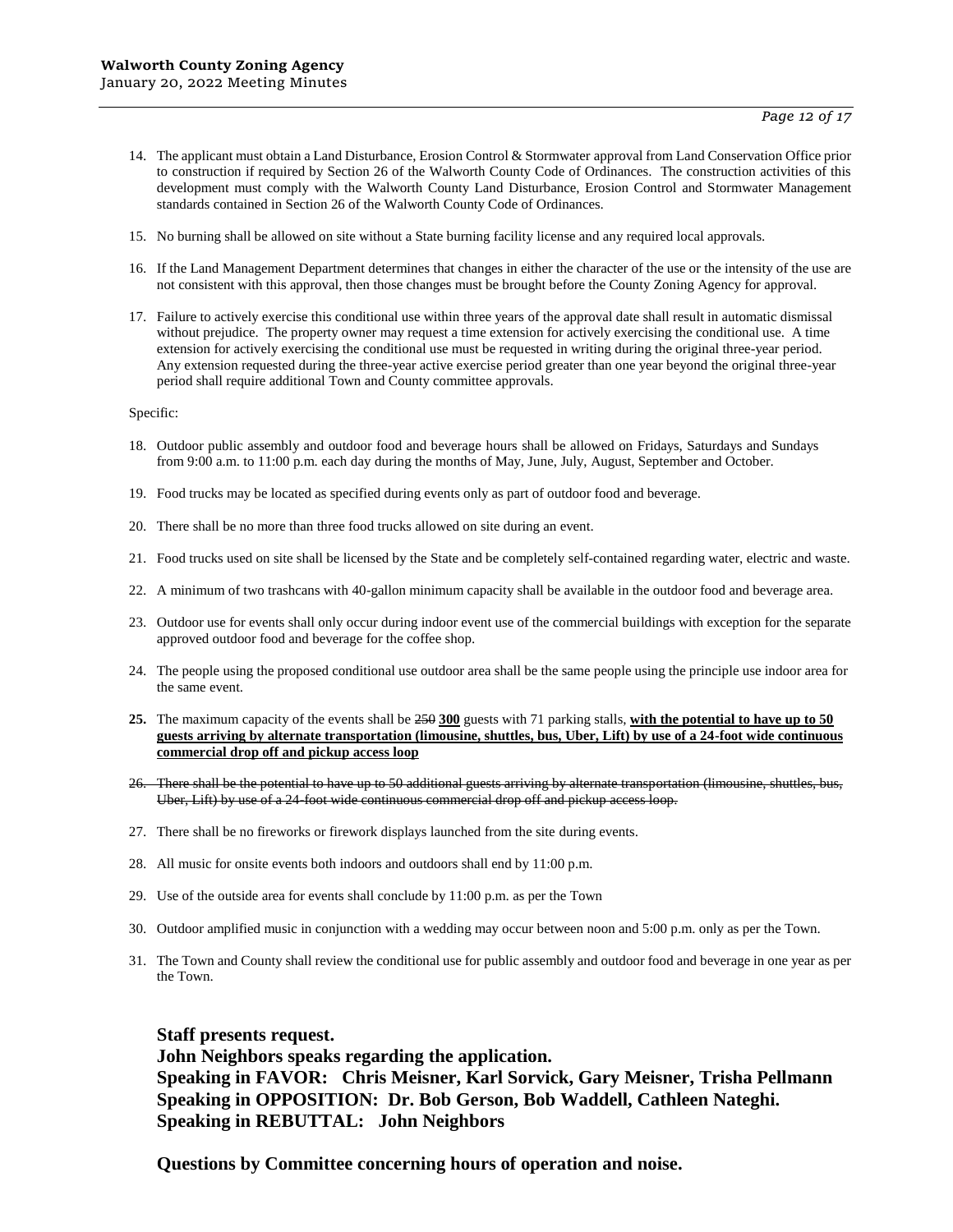**Jim VanDreser motioned to approve as amended. Seconded by Ryan Simons. Motion carried. 6-favor 1-oppose. Voting in opposition: Dave Weber.** Disc Count # 6:22:42 – 7:05:45

#### **Small break for room to clear.**

3. **Alex Martzke – Owner**, Section 14, Lyons Township. Conditional use review and approval to expand and existing recreational vehicle and boat storage facility by greater than 25% of the existing facility requiring conditional use review and approval as if establishing the use anew. Tax Parcel N LY1400004.

#### **Amended 1/20/2022 by approval of a CU for greater than 25% expansion see #1.**

The application indicates: The property owner is requesting conditional use approval for indoor off season storage of recreational vehicles and boats for a boat rental business in addition to an existing caretaker's residence separate from the business structure on lands zoned B-2 General Business District.

Part of Tax Parcel N LY-14-4

Has been APPROVED subject to the following conditions:

- 1.Approved as per plan submitted for an indoor recreational vehicle and boat storage facilities and to bring and existing residence outside the principle business structure into compliance with all additional conditions. **Amended 1/20/2022 for expansion of the boat storage facility on the north and south ends of the existing building as per revised plan submitted with all additional conditions**.
- 2. No general public sales allowed from the boat storage facility. No business activities other than specified in the plan of operations may be conducted from out of the boat storage facilities.
- 3. On site hours of operation shall be from 6:00 a.m. to 6:00 p.m. seven days a week.
- 4. Must meet all applicable Federal, State, County and local regulations.
- 5. Boats to be stored indoors may be located outside for drop-off and pick-up only.
- 6. Outside lighting shall be shielded and directed on site.
- 7. The applicant must obtain all required zoning permit approvals including a sign permit.
- 8. No burning of waste materials shall occur on site.
- 9. The applicant must obtain the required Town approval for the access.
- 10. The applicant must obtain a County Land Disturbance Erosion Control and Stormwater Management permit from the County Conservation Office if required by ordinance.
- 11. All cars shall be parked in the marked spaces as identified on the approved plan of operations. Use capacity of the site shall be restricted by the cars capable of being parked in the marked spaces as identified on the plan. Parking must meet with requirements of the county zoning ordinance. The off street parking area shall be graded and surfaced so as to be dust free and properly drained. All parking areas shall be clearly marked. All parking must be in compliance with County requirements within 60 days of this approval.
- 12. The project site must be kept neat, clean, and mowed in all areas.
- 13. If the Land Management Department determines that changes in either the character of the use or the intensity of the use are not consistent with this approval, then those changes must be brought before the County Zoning Agency for approval.
- 14. Failure to actively exercise this conditional use within three years of the approval date shall result in automatic dismissal without prejudice. The property owner may request a time extension for actively exercising the conditional use. A time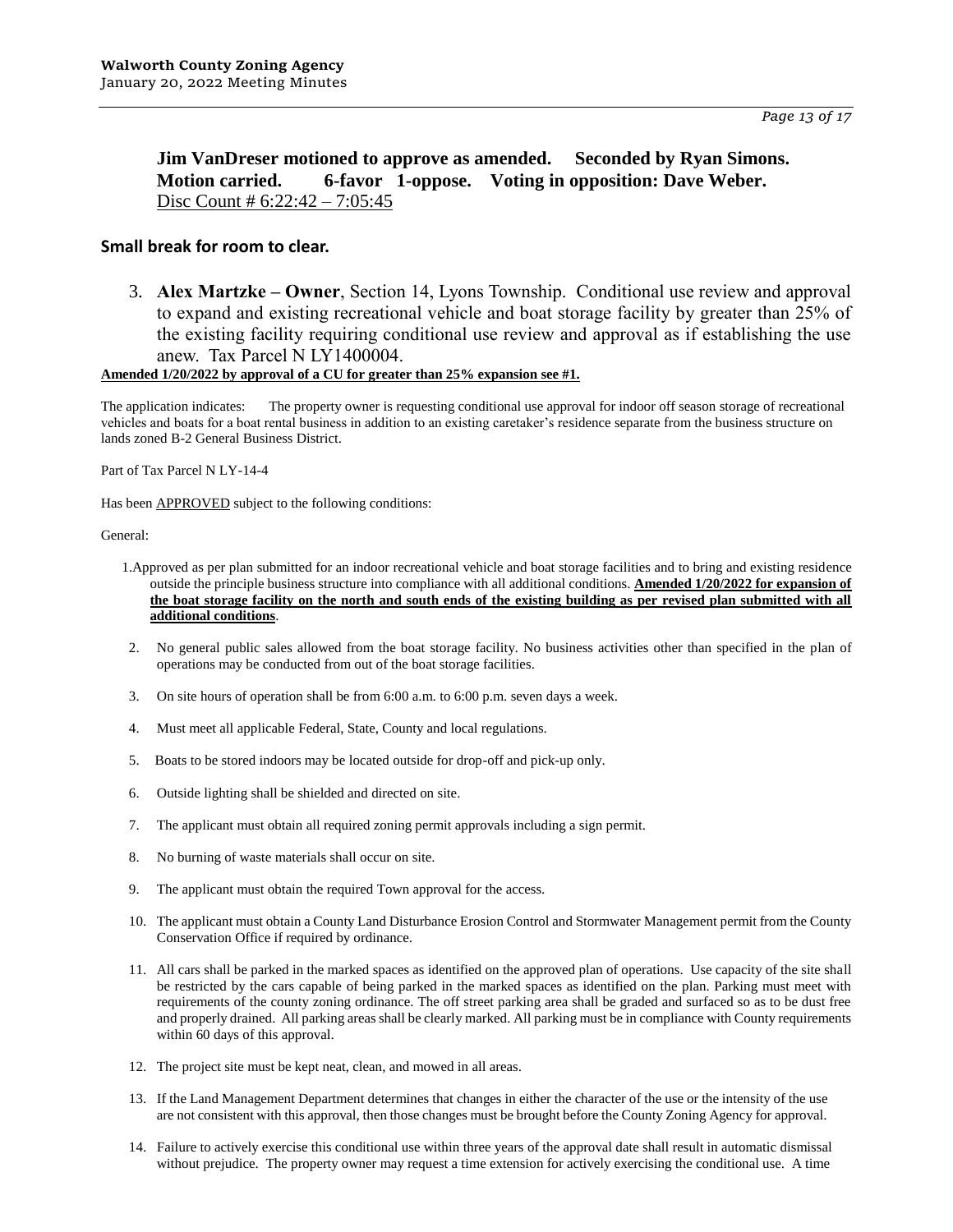extension for actively exercising the conditional use must be requested in writing during the original three year period. Any extension requested during the three year active exercise period greater than one year beyond the original three year period shall require additional Town and County committee approvals.

Specific:

- 15. No permanent outside storage of boat trailers or other equipment shall be allowed. The temporary outside spring pick up and fall drop off area designated on the site plan behind the storage structures shall be allowed to be used from April 1st to June 1<sup>st</sup> each spring and September 1<sup>st</sup> to November 1<sup>st</sup> each fall.
- 16. No Maintenance of equipment (i.e. acid washing, engine overhauling, boat repairs) shall be allowed on site without specific conditional use approval for vehicle sales and service.
- 17. The building must be earth tone in color as per the Town.
- 18. The building shall be screened on the north, east and south sides as per the Town.
- 19. Brush and any other visual obstructions shall be cleared where the private drive and Gail Lynne Drive meet to allow a 400 foot sight line meeting Town standards as per the Town.

Dated this 20<sup>th</sup> day of October, 2016.

\_\_\_\_\_\_\_\_\_\_\_\_\_\_\_\_\_\_\_\_\_\_\_\_\_\_\_\_\_\_\_\_\_\_\_\_\_\_\_

#### COUNTY ZONING AGENCY TIM BRELLENTHIN, CHAIRMAN

cc: Town of Lyons, William Mangold Chair, 6339 Hospital Road, P.O. Box 337, Lyons, WI 53148 Town of Lyons, Karla Hill, Clerk, 6339 Hospital Road, P.O. Box 337, Lyons, WI 53148

#### **Staff presents request. Atty Patrick DeMoon speaks regarding the application.**

**Richard Kuhnke, Sr. motioned to approve. Seconded by Jim VanDreser. Motion carried. 7-favor 0-oppose.**  Disc Count # 7:06:53 – 7:11:10

4. **WRS Holdings, LLC – Owner, Home Town Auto Exchange, LLC C/O Tyler Winikates – Applicant**, Section 19, Lyons Township. Conditional use review and approval to allow vehicle sales on land zoned M-1 Industrial District. Tax Parcel NIP 00011.

General:

1.Approved as per plan submitted for vehicle sale and service with all additional conditions.

2.There shall be no outside storage of stock or trade other than the cars for sale.

3.All storage areas, materials and equipment shall be located as defined on the plan of operations.

- 4.All cars shall be parked in the marked spaces as identified on the approved plan of operations. Use capacity of the site shall be restricted by the cars capable of being parked in the marked spaces as identified on the plan. Parking must meet with requirements of the county zoning ordinance. All parking must be setback 25 feet from the roadway. The off street parking area shall be graded and surfaced so as to be dust free and properly drained. All parking areas shall be clearly marked. All parking must be in compliance with County requirements within 60 days of this approval.
- 5.The applicant must obtain a Land Disturbance, Erosion Control and Stormwater permit from Land Conservation if required by ordinance.
- 6.All outside lighting shall be shielded and directed on site. No additional lighting shall be allowed in the street yard setback areas.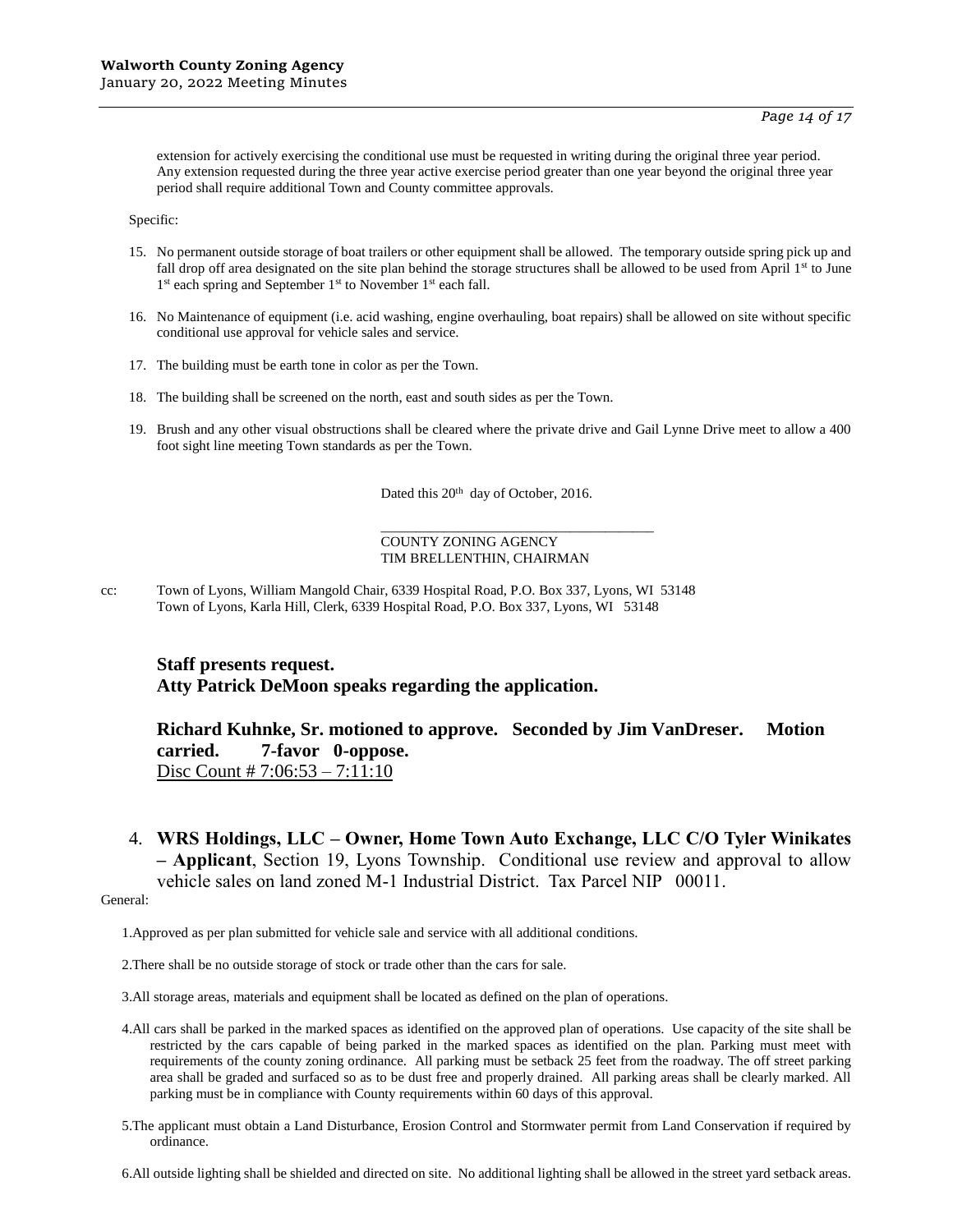7.The owner must provide a waste disposal plan stating where all trash, drain oil and other auto fluids are disposed.

8.No business activities other than specified in the plan of operations may be conducted from out of the facilities.

- 9.No storage of chemicals, petroleum products and flammable materials shall occur on site unless stored in a containment facility meeting State requirements.
- 10. There shall be no painting of vehicle or vehicle parts on site without first installing a State approved ventilated painting booth.
- 11. No burning of waste materials shall occur on site.
- 12. Hours of operation shall be Monday through 8:00 a.m. to 6:30 p.m. and closed on Sunday for the vehicle sale and service.
- 13. The project must meet all applicable Federal, State, County and local regulations.
- 14. The applicant must obtain all required zoning permit approvals including a sign permit. .
- 15. The project site must be kept neat, clean, and mowed in all areas.
- 16. If the Land Management Department determines that changes in either the character of the use or the intensity of the use are not consistent with this approval, then those changes must be brought before the County Zoning Agency for approval.
- 17. Failure to actively exercise this conditional use within three years of the approval date shall result in automatic dismissal without prejudice. The property owner may request a time extension for actively exercising the conditional use. A time extension for actively exercising the conditional use must be requested in writing during the original three year period. Any extension requested during the three year active exercise period greater than one year beyond the original three year period shall require additional Town and County committee approvals.

#### Specific:

18. This conditional use shall replace the existing conditional use for the production and sales of CBD oils in the M-1 district.

# **Staff presents request. Tyler Winikates speaks regarding the application. Speaking in FAVOR: Mike Raboine**

**Dave Weber motioned to approve. Seconded by Ryan Simons. Motion carried. 7-favor 0-oppose.**  Disc Count # 7:11:13 – 7:16:04

5. **2477 Vista Drive, LLC C/O Mike Raboine – Owner**, Section 19, Lyons Township. Conditional use review and approval for light manufacturing and assembly of windows and window well products and outside storage area for window wells and equipment as a contractor storage yard on lands zoned M-1 Industrial District. Tax Parcel NIP 00012.

- 1. Approved as per plan submitted for a contractor storage yard for a window and window well light manufacturing and assembly business with indoor and outdoor storage of materials and equipment for the business with all additional conditions.
- 2. All uses of the site shall meet applicable Federal, State, County and local regulations.
- 3. Outside lighting shall be shielded and directed on site.
- 4. The applicant must obtain all required zoning permit approvals including sign permits.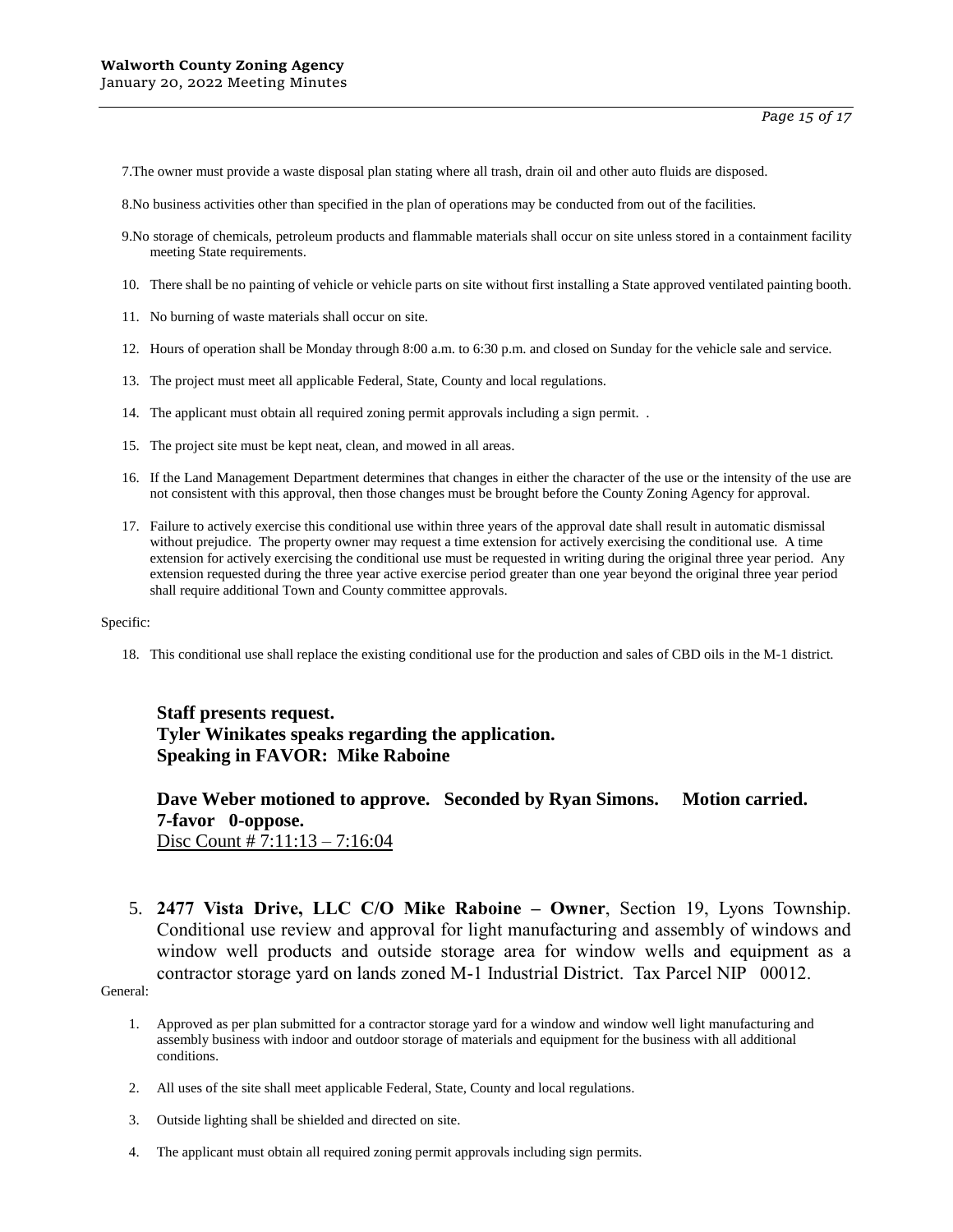- 5. The applicant must obtain the required Town and County approvals for any changes to the access.
- 6. No fill, debris, branches or leaves may be disposed of on-site without obtaining the required Land Disturbance and Erosion Control Permit.
- 7. All burning of waste wood materials shall obtain required State Commercial Burn Permit approvals. There shall be no burning of waste oils or trash.
- 8. The applicant must obtain a County Land Disturbance Erosion Control and Stormwater Management Permit from the County Conservation Office.
- 9. All parking and access to the site shall meet County requirements. All parking shall be installed according to County requirements within 60 days of this approval. Vehicle parking shall be located as identified on a revised to be approved plan.
- 10. The project site must be kept neat, clean, and mowed. The site shall be maintained in a nuisance free condition. The owner shall be held solely responsible for the control of dust, odors, fire, vermin, insects, rodents, filth, fluid/oils spills, groundwater and surface water contamination and windblown materials resulting from past and future operations on this site.
- 11. Implementation of dust and noise control measures shall occur at all times on site.
- 12. On site hours of operation shall be from 6:00 a.m. to 6:00 p.m. with hours until 9:00 p.m. for return of equipment and materials from off site.
- 13. All perimeter fencing shall be maintained as identified on the project plan.
- 14. The operator shall obtain adequate liability insurance and keep the insurance current during the life of this conditional use.
- 15. No business activities other than specified in the plan of operations may be conducted from out of the facilities. There shall be no snow removal business allowed without additional conditional use approval.
- 16. No storage of chemicals, petroleum products and flammable materials shall occur on site unless stored in a containment facility meeting State requirements.
- 17. The owner must provide a waste disposal plan stating where all trash, metal filings, drain oil and other fluids are disposed and shall follow the approved plan during operations on site.
- 18. Outside storage is limited to the type, quantities and location of material associated with the business as identified on the plan of operations. No outside storage areas including displays of goods are allowed in the required setback areas.
- 19. No outside storage of chemicals shall occur on site.
- 20. No dumping of chemical waste shall be conducted outside of the building. All discharge of chemical waste to the holding tank or septic system shall be pre-approved by the County sanitarian.
- 21. All flammable waste materials shall be stored in a non-flammable, enclosed container and be gated in a non-combustible fence.
- 22. The owner shall obtain approval of a pollution prevention plan from the County Land Conservation Office and a hazardous spill plan from the State if required by law.
- 23. No occupancy shall be allowed for the business activity approved by this conditional use until all conditions of approval are met.
- 24. Walworth County staff may conduct inspections necessary to ensure site is operated and maintained according to applicable regulations.
- 25. If the Land Management Department determines that changes in either the character of the use or the intensity of the use are not consistent with this approval, then those changes must be brought before the County Zoning Agency for approval.
- 26. Failure to actively exercise this conditional use within three years of the approval date shall result in automatic dismissal without prejudice. The property owner may request a time extension for actively exercising the conditional use. A time extension for actively exercising the conditional use must be requested in writing during the original three-year period.